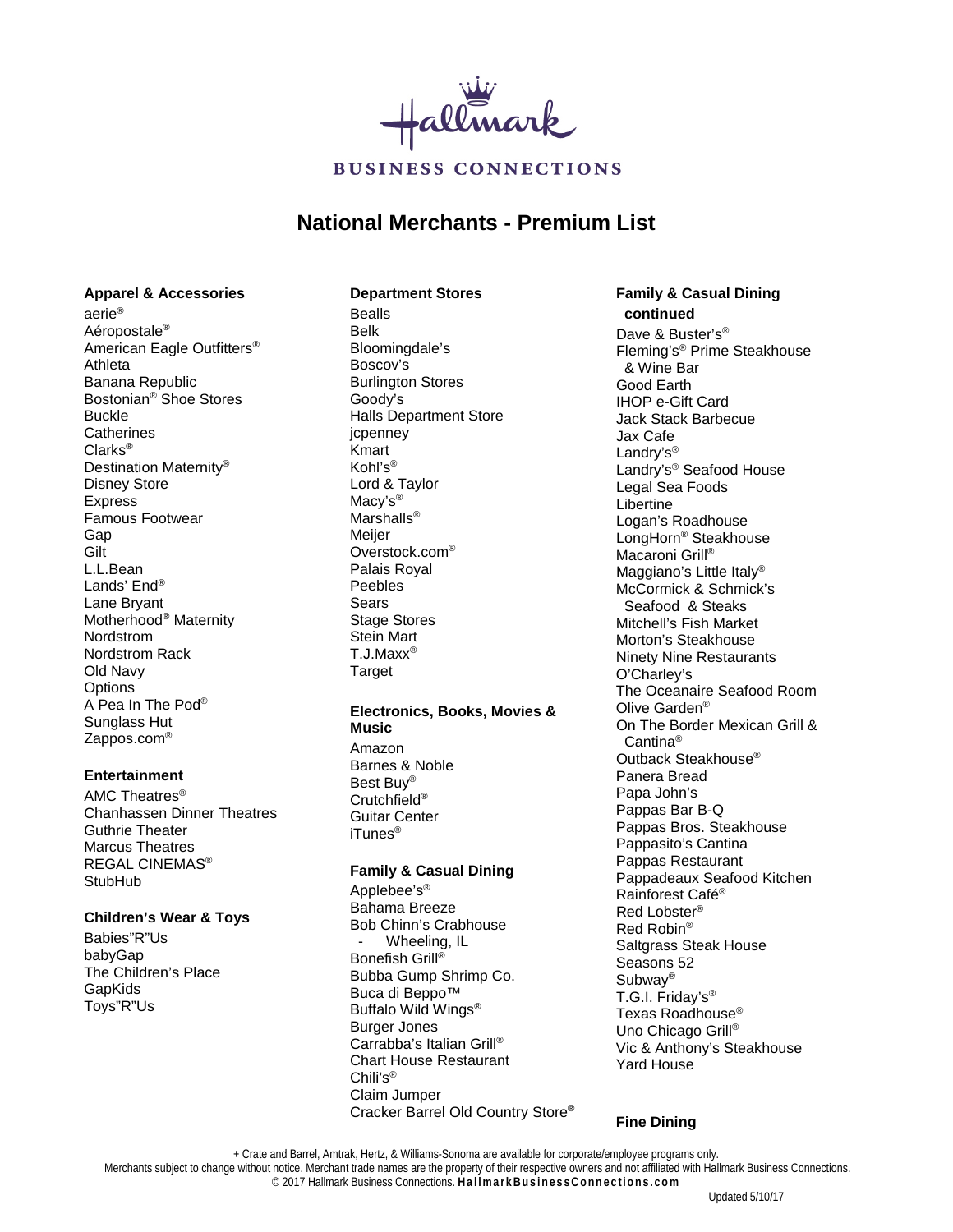

# **National Merchants - Premium List**

Carmine's – Illinois Chino Latino Lake Elmo Inn Manny's Steakhouse Muffuletta Café Oceanaire Pittsburgh Blue Steakhouse The Rosebud Café Rosebud of Highland Park Rosebud of Naperville Rosebud on Rush Rosebud Steakhouse Ruth's Chris Steak House Salut Bar American W.A. Frost and Company

### **Food Specialties**

Legal Sea Foods Lobster Gram® Omaha Steaks **Starbucks** SuperTarget® Whole Foods Market®

## **Health & Wellness**

CVS/pharmacy® Red Door Spa Spafinder Wellness® Walgreens®

## **Home Decor**

Bachman's Bed Bath & Beyond® Blain Farm & Fleet CB2 The Container Store® Crate & Barrel+ The Home Depot® HomeGoods® Land of Nod Lowe's<sup>®</sup> Northern Tool + Equipment PBteen® Pier 1 Imports® Pottery Barn® Pottery Barn Kids® Schneiderman's Furniture west elm® Williams-Sonoma®+ **Office Supplies**

#### Staples<sup>®</sup>

#### **Specialty Stores**

AutoZone® Bath & Body Works® Best Cuts BoRics Carlton Hair International Groupon **HairMasters** Hallmark Gold Crown Stores **HeadStart** Holiday Hair Jean Louis David MasterCuts® Panopoulos Regis Salons® Sally Beauty Supply® Saturday's Sephora SmartStyle<sup>®</sup>

BedandBreakfast.com Best Western® Big Cedar Lodge<sup>®</sup> Big Cypress Lodge® Carlson Wagonlit Travel Disney Cruise Line Disneyland<sup>®</sup> Resort Global Hotel Card Hertz®+ Hotels.com Princess Cruise Lines Travel Leaders® Walt Disney World® Resort

Amtrak+

### **Sports & Fitness**

Bass Pro Shops® Cabela's® Callaway Golf® Champs Sports® Columbia Sportswear Footaction® Foot Locker® Kids Foot Locker® Lady Foot Locker® NIKF<sup>®</sup> REI E-Gift Card Under Armour®

#### **Travel, Hotels & Resorts**

+ Crate and Barrel, Amtrak, Hertz, & Williams-Sonoma are available for corporate/employee programs only. Merchants subject to change without notice. Merchant trade names are the property of their respective owners and not affiliated with Hallmark Business Connections. © 2017 Hallmark Business Connections. **HallmarkBusinessConnections.com**